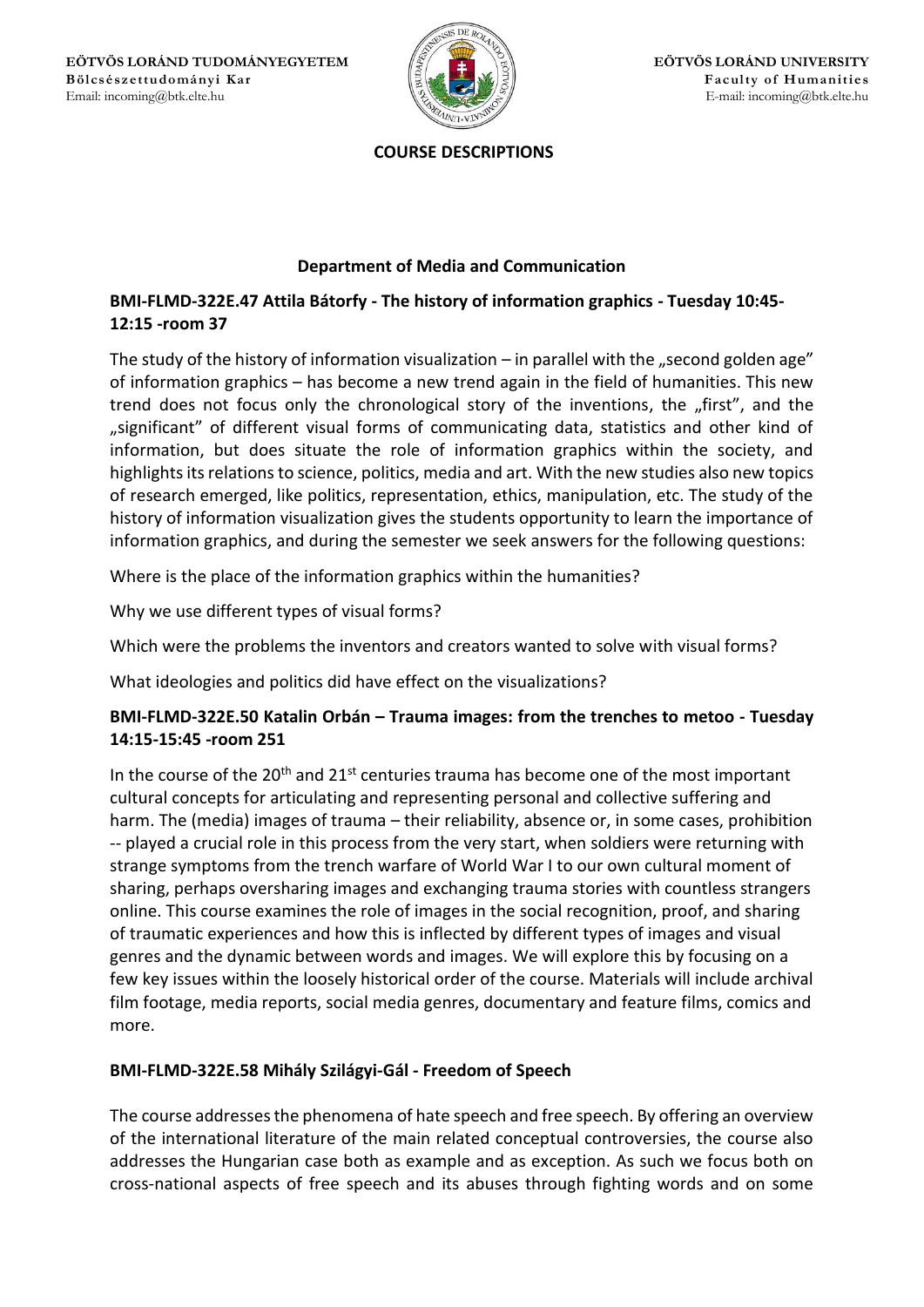specific elements of the development of these matters in Hungary since 1990 onwards. The requirements for obtaining a final grade are the following: 1. in-class test (25% of the final grade), 2. the participation of the student on an in-class debate between two or more students about a freely chosen topic regarding hate speech and free speech and discussing the scholarly exisiting pro and contra arguments of the topic (25% of the final grade). As an alternative, students can make individual presentations on some chosen case or topic related to freespeech and hate speech. 3. final test in the exam period (50% of the final grade).

The readings are available on a personal website and will be shared in due time.

My contact address: [szilagyi-gal.mihaly@btk.elte.hu](mailto:szilagyi-gal.mihaly@btk.elte.hu)

### **BMI-FLMD-322E.52 András B. Vágvölgyi - The Media and Filmic Representation of the Romani Murder Series (08-09) - Wednesday 17:45-19:15 -room 39**

From 2006 on there has been a rise in the extreme right politics in Hungary. Violent riots took place in Budapest in the fall of the year. The paramilitary wing of the extreme right Jobbik party "Magyar Gárda" (Hungarian Guard) was formed August 2007. The later banned "Guard", though unarmed, but wore uniform, very similar in spirit to the outlook of the Arrow Cross Party, the Hungarian Nazi party during 2WW and the Holocaust. The primary aim of the "Guard" was to "discipline" the Romani communities in rural Hungary, especially in the North-East of the country. They marched en mass in the segregated Roma ghettos of villages threatening the locals. But for some people it was not enough: in 2008-09 an extreme right death squad made KKK-style terrorist attacks on Romas, demanding six lives and causing 55 injuries. Four hitmen got detained in August 2009. Their background raised concerns (known Neo-Nazis, informer of the military secret service among them), but no consigner(s), financiers, tippers and aids seemed to surround them due to law enforcement investigation, which was assisted even by the FBI. The media coverage of the killings didn't get much attention, seemingly the official standpoint is to let these murders become forgotten. Some artist and filmmakers are against it, a number of films (including Benedek Fliegauf's "Just the Wind", which won Silver Bear at the '12 Berlinale), dramas were made on the topic. In the course we will analyse those pics, and the events in general.

### **BMI-FLMD-322E.56 Henrik Hargitai - Community Radio Journalism: broadcasting beyond mainstream - Tuesday 9:00-10:30 -Building "R" (Rakoczi road) room 22a**

#### *not available yet*

### **BMI-FLMD-322E.60 Ildikó Csejtei - Integrated Online and Offline Marketing Communications -Wednesday 17:30-19:00 -room 34**

This course covers a wide rande of topics related to marketing communications such as elaboration of a marketing strategy, media planning and brand management. We place special emphasis on online campaign planning and effiency measurement including key performance indicators. Other issues to be dealt with are creativity and ethics in marketing campaigns. The course includes a closing workshop-assessment centre.

### **BMI-FLMD-322E.59 Ildikó Csejtei - The Future of Work Starts Now: Organisation and Communication in the New Era -Thursday 14:15-15:45 -room 34**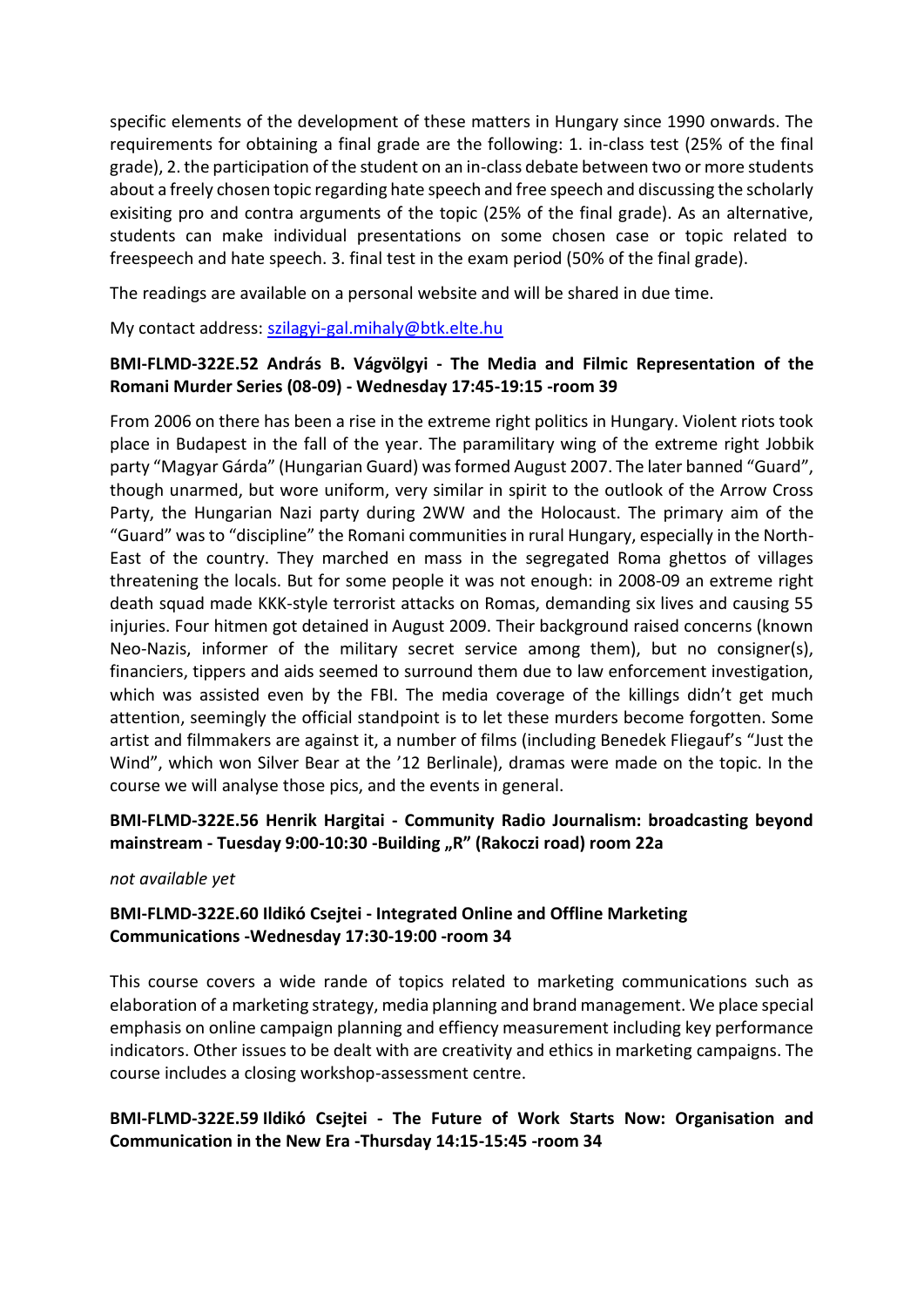Currently we are facing the biggest global challenge of our lifetimes. As such, it is changing human attitudes and behaviors and forcing organizations to respond. On the other hand, the need to respond has forever changed the experience of being a customer, employee or citizen. How will this influence the way we design, communicate, build and run organisations? In this course we will be dealing with the major human and business implications of these processes ranging from crisis management and new leadership techniques to the new way brands and organisations think and communicate.

# **BMI-FLMD-322E.51 Gabriella Szigethy - Dark Matter. Definitions, Ethics and Production of Contemporary Art - Monday 14:15-15:45 -room 251**

The dark matter in the title of this course references Gregory Sholette's original terminology for what he offered as a new approach to the notion of 'art world' in his 2011 book Dark Matter. Art and Politics in the Age of Enterprise Culture, 'art world' having by that time already replaced the increasingly problematic definition of art. Or maybe definitions of art. Even arts.

This course then aims at pairing up Sholette's decidedly committed, socially engaged and politically straightforward understanding of art production with the ethical issues inherent in environmentalist art so as to be able to say more about the relationship between art and money, art and politics, art and media.

### **BMI-FLMD-322E.53 Peter Bajomi-Lazar - Media systems: A comparative approach - Monday 17:45-19:15 -room -137**

The course aims at introducing students into the study of interactions between media and political systems. First, it takes a global perspective, than it focuses on the North-Atlantic region, and finally it explores Eastern Europe, including Hungary.

### **BMI-FLMD-366E.01 - Internship for foreign students in creative industry - Ferenc Hammer**

*To participate please contact Ferenc Hammer, the Head of Communication and Media Studies Department via [ferenc.hammer@btk.elte.hu.](mailto:ferenc.hammer@btk.elte.hu)* 

# **BMI-FLMD-322E:14 Basak Ergün** - **The Screen on the Psychoanalytic Couch: Psyche, Culture and Media - Friday 9:00-12:15 -room 251 (even weeks only)**

Dominantly focusing on film studies, the course will have a trans-disciplinary approach to psychoanalysis and cinema, as well as media studies and cultural theory. Starting with 1970s psychoanalytic film theories, the course will follow its travel to different directions after 1970s namely, apparatus theory, feminist and queer theories, as well as other critical approaches to the cinema as cultural theories, post-colonial theory and body theory. While on one hand the impact of psychoanalysts like Freud, Jung and Lacan will be covered on the other hand, the course will also have a conceptual focus on significant psychoanalytical concepts such as desire, fantasy, anxiety, uncanny, loss, absence, melancholia and such.

### **BMI-FLMD-322E:09 Basak Ergün** - **In-between Apocalypse and Promised land: Culture and Politics of Emotions - Friday 14:30 - 17:30 -room 39 (even weeks only)**

We can list variety of emotions: fear, rage, envy, disgust, love, joy, happiness and many others. And also we can make groupings with these emotions such as basic emotions, aesthetic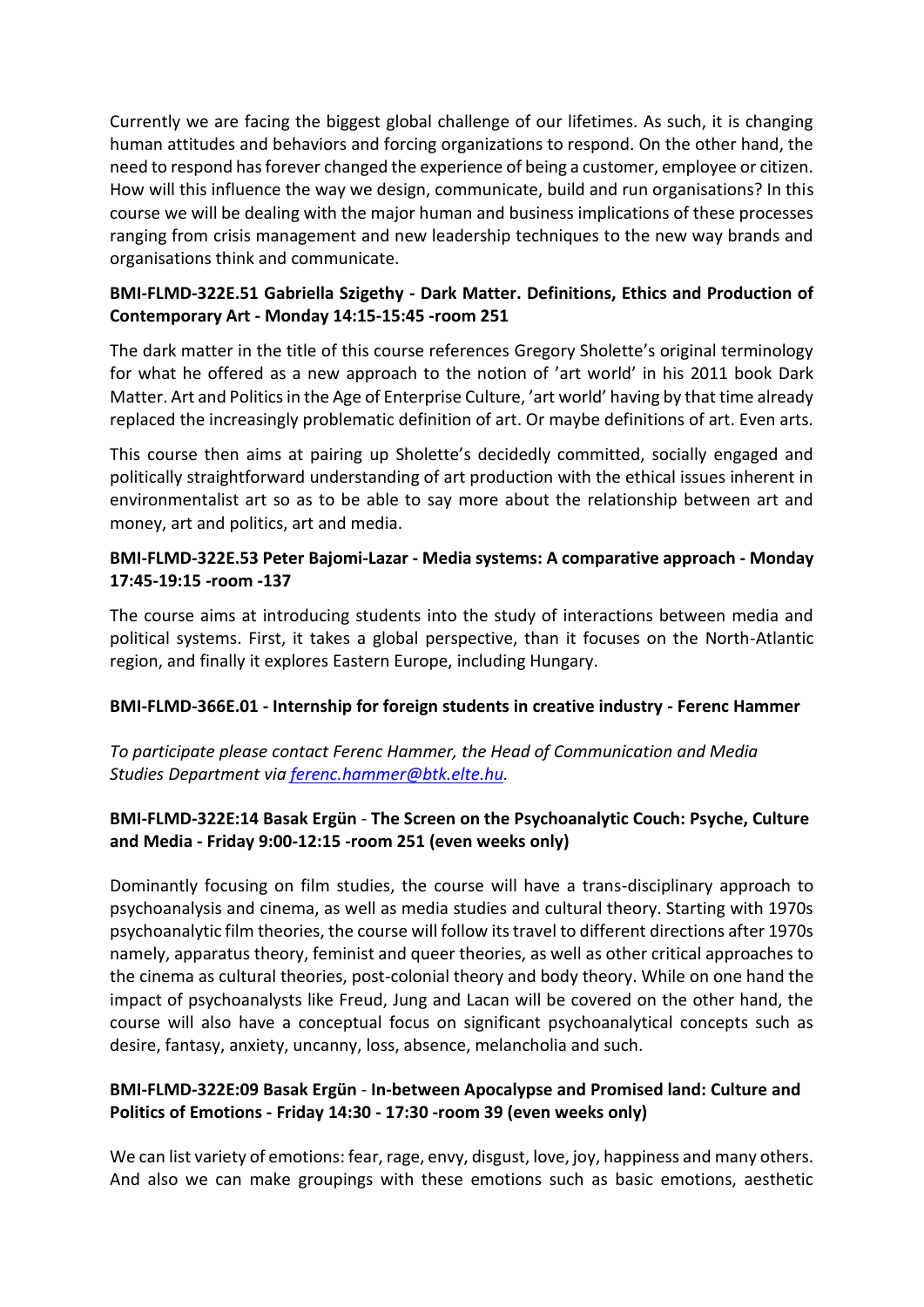emotions, nationalist emotions, religious, political emotions and many others. The point in this course in relation with 'affect theories' is to understand and study how various emotions shape both culture and politics. Even to understand how emotions themselves become a source of cultural and political knowledge. Affect studies have grown out of different academic fields and recently been extended to many other disciplines such as culture studies, psychoanalysis, phenomenology, political science, media studies etc. Affect studies investigate how the emotional responses are formulated both on the individual and community levels. "Politics of feelings/emotions" is an attempt to explore how affect mediates between individual and collective levels of subjectivisation and identification, creates action. Among many varieties of emotions this course specifically will focus on 'fear and anger', 'pain' as strongly influential emotions affecting current political, social movements and relations. Especially since we are living within an increased pace of war, terror and ordinary criminality currently, the primary emotions/feelings underling the current situation and political actions seem to be centered around 'fear and anger' and inescapably 'pain'. May be just like Frederic Jameson stated as "history is what hurts," the twentieth century (and the twentieth-first Century) has been a history of pain. On the other side, even paradoxically, we also live in an era of 'promised happiness'. We are living in between a real land of fear and pain from where we are supposed to escape and an illusionary promised land where we are supposed to rush into. Or even if can't escape it, we have to stay blind, deaf and numb, sedated and tranquilized but at the same continuously turned into wounded and vulnerable subjects by therapy culture. While talking about affect and subjectivities, it is impossible not to examine the 'experience of modernity'.

Does it make sense to understand modernity as an experience and different kind's emotions and feelings?

### **Department of Aesthetics**

#### **BMI-FLMD-322E.36 Katalin Teller – Circus on screen – Thursday 16:00-17:30 -137**

The course will cover canonical filmic interpretations by Chaplin, Reed and Fellini as well as less known historical and contemporary works. The seminar will focus on the shifts between metaphorical and literal approaches to the phenomenon of the circus and will clarify questions of genre and media traditions as well as ideological settings. In the closing part of the course we will critically assess the way contemporary documentaries use the case of the circus.

### **BMI-FLMD-322E.34 Sándor Sajó – Introduction to Continental Philosophy: Phenomenology – Wednesday 12:30-14:00 321**

The course offers an introduction to contemporary continental philosophy, focusing on the phenomenological tradition. Phenomenology started in Germany, at the beginning of 20th century, and was continued in France where it still flourishes. Accordingly, we are going to start with Husserl, Heidegger and Scheler, and then read some texts from Lévinas, Sartre, Merleau-Ponty, Marion, Richir and some others. This is going to be a mixed course, including lectures and discussions as well. The central themes are basic philosophical issues such as the possible foundations of knowledge, the problem of language and representation, the problem of subjectivity, intersubjectivity and objectivity.

#### **BMI-FLMD-322E.48 Endre Szécsényi – The birth of modern aesthetics**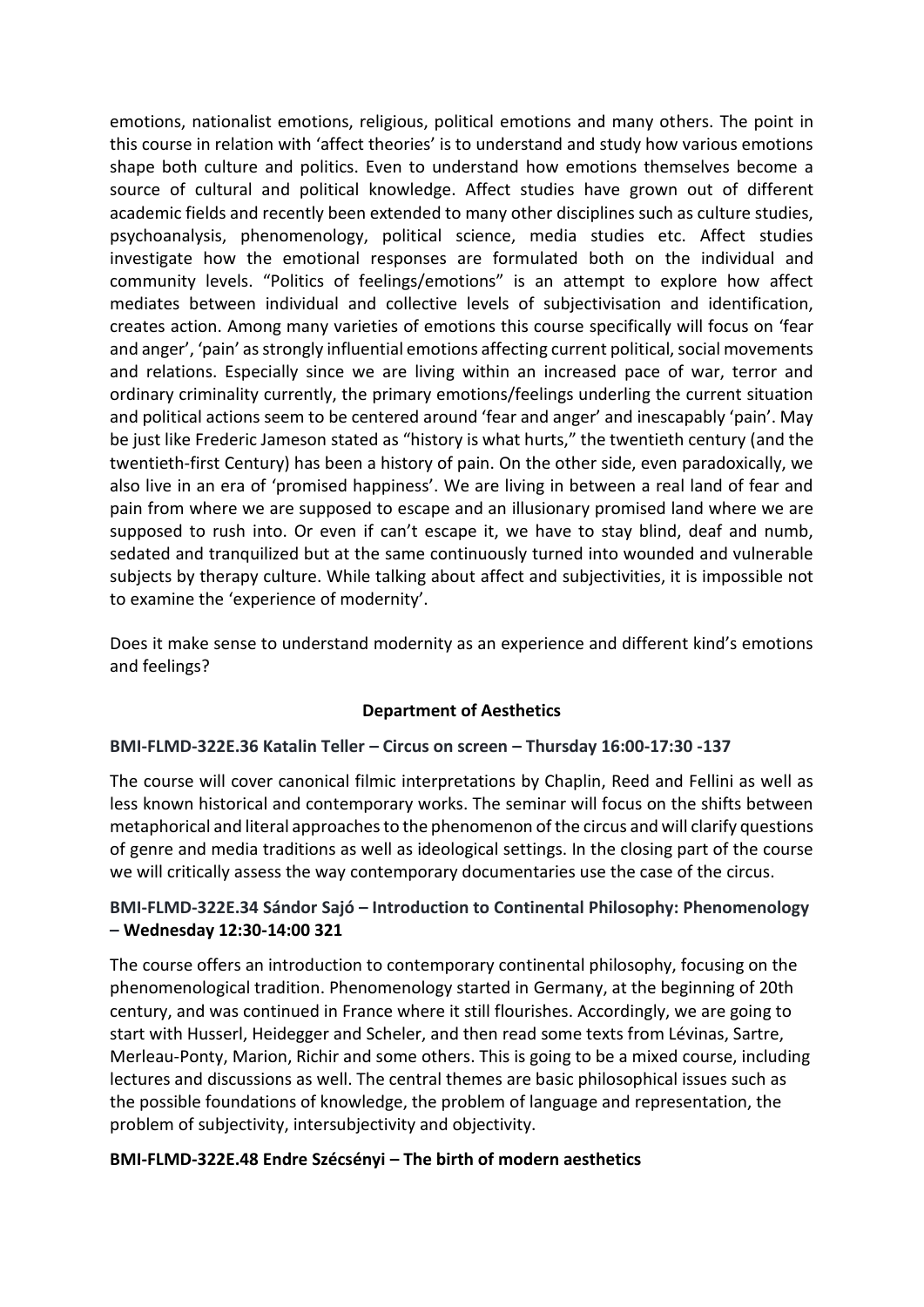This introduction to Aesthetics offers an overview of the birth of modern aesthetics and, at the same time, an exposition of some basic concepts and problems of modern aesthetic thinking which have preserved their significance in the contemporary discourse of criticism and art theory, too. The discussed historic period ranges from cca. 1650 to 1800, from the works of B. Gracián, D. Bouhours through Lord Shaftesbury, J. Addison or F. Hutcheson to E. Burke, I. Kant and F. Schiller. The central theoretical problems include taste and aesthetic experience; the beautiful, the je-ne-sais-quoi, and the sublime; nature, art, and the landscape garden; the versions of the imagination; wit and humour, etc. One of the main aims of the course is to demonstrate the essential modernity of the aesthetic thinking.

### **Department of Film Studies**

# **BMI-FLMD-213E.09 Film History Lecture: American Cinema in the 1930-s and 40-s – Tibor Hirsch**

### **Availability: Max. 10 ppl.**

The course introduces students to the most important tendencies of the American filmhistory between 1927 and 1946. The lectures use two main approaches to understand historical developments of the Hollywood Cinema. The first approach focuses on the socialhistorical aspect: looking more closely at the changing economic characteristics of the film industry, the changing social and political expectations of the so called "pre-code" and "postcode years" of the examined period, and also the rising genres of the early talkies like the horror, like the mob- and cop movies, the musical, the screwball comedy, the early film noir. The other approach puts the emphasis on the most remarkable filmmakers and their special influence in the age: e.g. on Hawks, Ford, Capra or Lubitsch. We will also discuss the effects and reflections of the most important political and economical impacts on American Cinema within the two decades: such as the Great Depression or the World War II. During the course students will also get a general picture of the most important directors of the age: about e.g. Hawks, Ford, Capra, Lubitsch etc.

# **BMI-FLMD-213E.02 The Concise History of European and American Cinema till the 1950s – Györgyi Vajdovich – Monday 14:15-15:45 -137**

### **Availability: Max. 3 ppl.**

The course gives an introduction to the history of silent cinema through the examination of the first moving pictures, the development of film production and distribution and the elaboration of film narration. It will give a brief overview of the formation and operation of the Hollywood film industry until the 1950s and the main genres of early Hollywood cinema. It will discuss certain art-film tendencies coming to life in Europe, like the different avantgarde movements of European cinema in the 1920s or the Italian neo-realist movement.

### **BMI-FLMD-232E.01 – Narration – Györgyi Vajdovich**

### **Availability: Max. 5 ppl. (Only for students who come to our Institute!)**

After a short theoretical introductory survey, the class will offer an extensive amount of film analysis concentrating on the narrative aspects of motion picture. This practice is partly based on the former analysing experiences and theoretical knowledge of the students concerning the vision- and montagelayers of cinema, so the completion of the film analysis courses on image and editing/montage is a suggested prerequisite. The course will give an